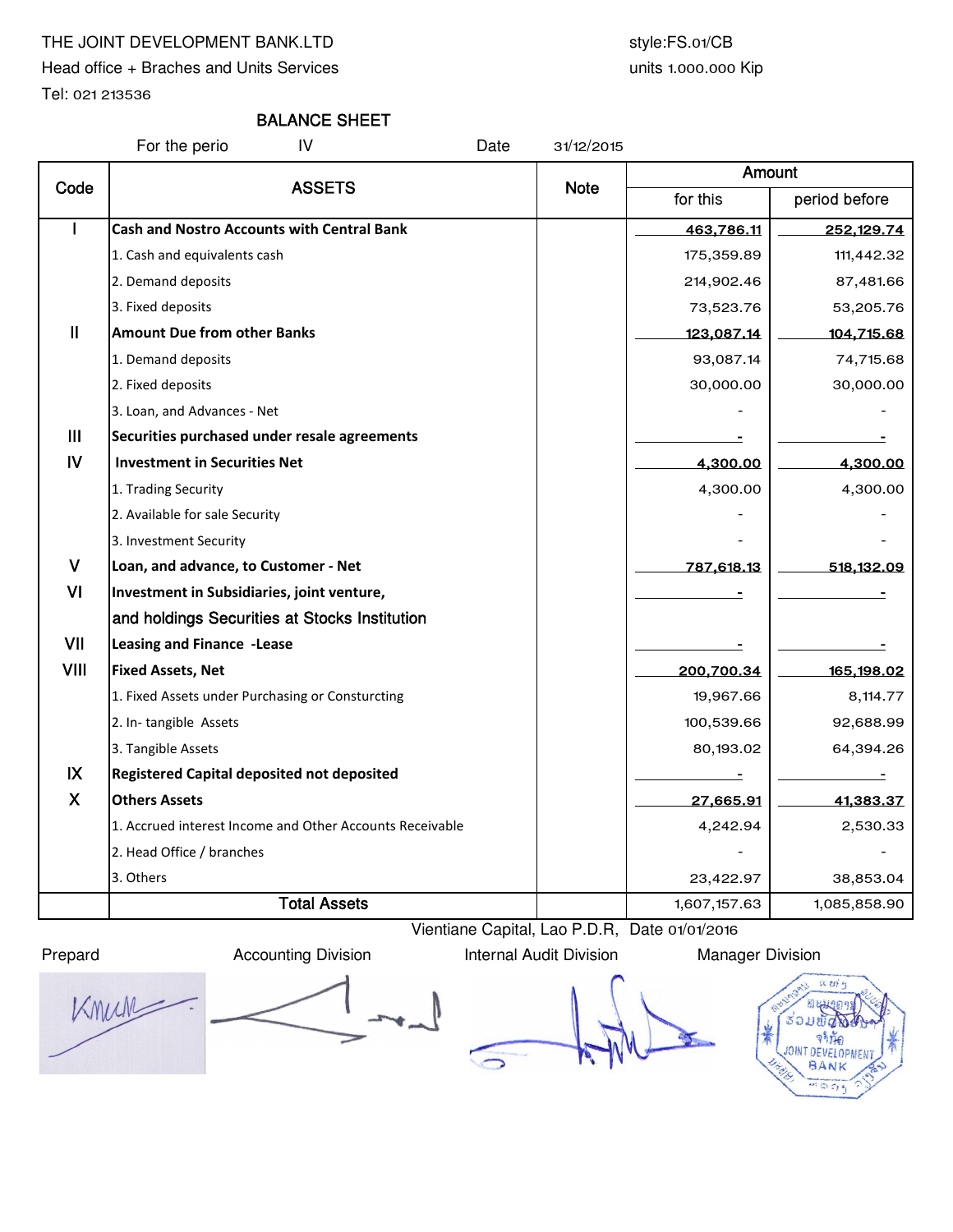# THE JOINT DEVELOPMENT BANK.LTD style:FS.01/CB

Head office + Braches and Units Services

### Tel: 021 213536

# units 1.000.000 Kip

# BALANCE SHEET

For the perio **IV** Date 31/12/2015 for this | period before I Debt Payable to other Banks and Financial Institution 62,805.81 1,025.84 1. Demand deposits 1,025.84 2. Fixed deposits 60,690.00  $\sim$  60,690.00 3. Borrowing Funds 4. Other Debt Payable to Banks and Financial Institutions II |II. Debt Payable toCustomers 1,148,033.41 692,558.10 1. Demand deposits 574,576.89 427,191.72 2. Fixed deposits 573,453.98 265,366.18 3. Other debt Payable to Customer 2.54 contract to Customer 2.54 contract 2.54 contract 2.54 contract 3.20 III Securities Sold under repurchased agreement - - IV Debt Payable related issuing Securities And Allen Manuscription and Theorem Allen Manuscription and Allen A V Others liabilities 32,319.54 18,026.10 1. Accrued Interest and Other Accounts payable 20,903.46 7,805.97 2. Head Office / branches 3. Others 11,416.08 **10,220.13** 10,220.13 Amount Code | LIABILITIES AND CAPILAL | Note VI Capital and its Similar 363,998.89 374,248.88 1. Registered Capital 1. **Alternative Capital 1. Alternative Capital 1. Alternative Capital 404,666.10** 404,666.10 2. share's Premium (39,757.05) (39,757.05) 3. Legal Reserve 2,045.32 391.69 4. Reserve for Expansion Businees 5. Other Reserves 550.52 550.52 6. Margin foe Revaluation 23,671.96 23,671.96 7. Provisions under BOL Regulations 3,923.43 2,693.11 8. Retained Earning (+/-) (34,503.83) 9. Retained Earning 10. Result in Instance of approval  $(+/-)$   $\qquad \qquad$   $\qquad \qquad$   $\qquad \qquad$   $\qquad \qquad$   $\qquad \qquad$   $\qquad \qquad$   $\qquad \qquad$  8,843.30 11. Result of the year (+/-)  $\qquad \qquad$  3,402.44 7,693.08 12. Sabvention and allocated Funds 13. Subordinated debts Total liabilities and Equity 1,607,157.63 1,085,858.90

Vientiane Capital, Lao P.D.R, Date 01/01/2016

Prepard **Accounting Division Internal Audit Division** Manager Division

Knum



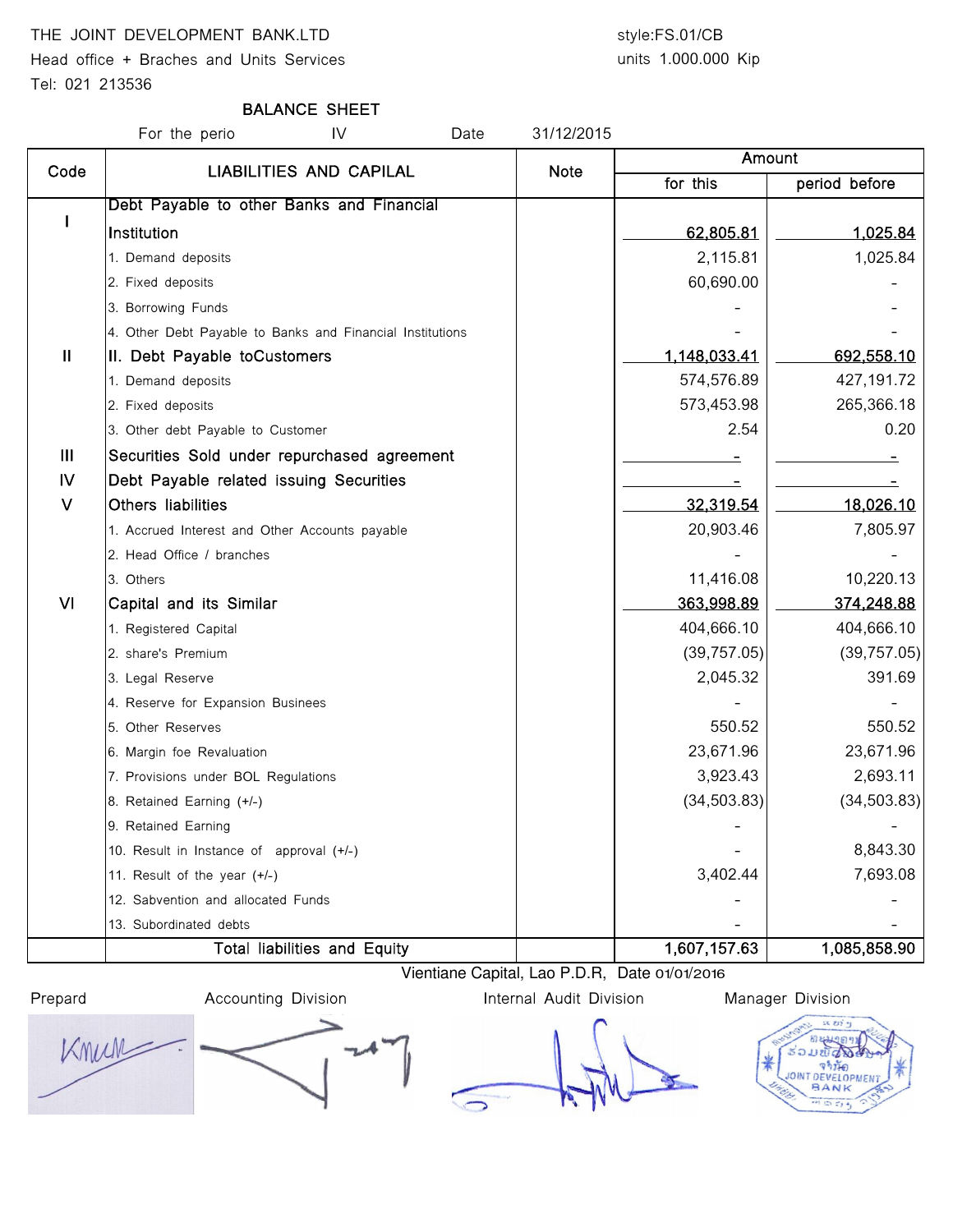### THE JOINT DEVELOPMENT BANK.LTD style:FS.02/CB

Head office + Braches and Units Services

## units 1.000.000 Kip

Tel: 021 213536

# STATEMENT OF INCOME

|              | IV<br>Date<br>For the perio                                                       | 31/12/2015  |              |               |
|--------------|-----------------------------------------------------------------------------------|-------------|--------------|---------------|
| Code         | Item                                                                              | <b>Note</b> | Amount       |               |
|              |                                                                                   |             | for this     | period before |
|              | A. Operating Incomes and Expenses                                                 |             |              |               |
| 1            | + Interest Income and its equivalents                                             |             | 80,089.39    | 58,211.25     |
|              | 1.1 Interest and its equivalents from Inter banks                                 |             | 3,840.95     | 3,188.75      |
|              | 1.2 Interest and its equivalents from Customer                                    |             | 76,248.44    | 55,022.50     |
|              | 1.3 Interest for Securities purchased under resale agreement                      |             |              |               |
|              | 1.4 Interest and its equivalents from Investment in Securities                    |             |              |               |
|              | 1.5 Other Interest                                                                |             |              |               |
| $\mathbf{2}$ | - Interest Expenes and its equivalents                                            |             | (50, 297.52) | (26,959.05)   |
|              | 2.1 Interest Expenses and its equivalents on inter bank                           |             | (3,488.51)   | (6.66)        |
|              | 2.2 Interest Expenes and its equivalents on Customer                              |             | (46,809.01)  | (26,952.39)   |
|              | 2.3 Interest Expenses on Securities sold under repurchased agreement              |             |              |               |
|              | 2.4 Interest Expense on Certificates of deposit                                   |             |              |               |
|              | 2.5 Interest and Interest Equivalent                                              |             |              |               |
| 3            | +/- Gain(or loss) on trading Gold and other precious metals                       |             |              |               |
|              | I. Incomes - Expense Interest margin                                              |             | 29,791.87    | 31,252.20     |
| 4            | 4. Incomes from leasing and lease available to buy                                |             | 78.23        | 43.76         |
| 5            | 5. Expenses on leasing and Lease available to buy                                 |             |              |               |
| 6            | 6. Incomes from rent                                                              |             |              |               |
| 7            | 7. Expenses on rent                                                               |             |              |               |
| 8            | 8. Expenses from Capital and from stock holders                                   |             | 378.00       | 475.00        |
| 9            | 9. Incomes from Commissions and financial Services                                |             | 34,400.07    | 19,512.99     |
| 10           | 10. Expenses Commissions and financial Services                                   |             | (6,982.66)   | (5,678.83)    |
| 11           | 11. Profit or loss on Trading Security                                            |             |              |               |
| 12           | 12. Profit or loss from Security AvailableCEfor sale                              |             |              |               |
| 13           | 13. Net Profit or loss on foreign Exchange                                        |             | 2,191.37     | 2,479.97      |
| 14           | 14. Net Profit or loss on trading Conditional Instrument                          |             |              |               |
|              | <b>II. Net Operating Income</b>                                                   |             | 59,856.88    | 48,085.09     |
| 15           | 15. Other operating Incomes                                                       |             | 6,922.01     | 8,070.46      |
| 16           | 16. Administation Expenses                                                        |             | (51, 405.87) | (51, 405.87)  |
|              | 16.1 Employee Expenses                                                            |             | (31, 351.49) | (27, 925.00)  |
|              | 16.2 Other Adminitrative Expenses                                                 |             | (20, 054.38) | (14,607.21)   |
| 17           | 17. Amortization and depreciation expenses trangible and intrangible fixed assets |             | (13, 917.21) | (10, 857.03)  |
| 18           | 18. Other Operating Expense in Business                                           |             | (3,936.29)   | (3,932.87)    |
| 19           | 19. Net Income or Expenses on Revalution Debt and off-B/S items                   |             | 6,888.79     |               |
|              | 19.1 Depreciation on debt and Debt Payable                                        |             | (639.57)     | (2,079.78)    |
|              | 19.2 Reverse depreciation on debt and income from write off Debt                  |             | 7,528.36     | 12,952.67     |
| 20           | 20. Net Income or Expenses to change fixed financial valuable                     |             |              |               |
|              | III. Incomes and Expenses                                                         |             | (55, 448.57) | (58, 125.31)  |
|              | IV. Item Extraordinary before Resulf                                              |             | 4,408.31     | (10, 040.22)  |
|              | 21. Extraordinary Incomes                                                         |             | 92.06        | 35.19         |
|              | 22. Extraordinary expenses                                                        |             | (247.33)     | 127.02        |
|              | V. Before Income taxes                                                            |             | 4,253.04     | 9,614.31      |
|              | 23. Income taxes                                                                  |             | (850.61)     | (1,923.27)    |
|              |                                                                                   |             |              |               |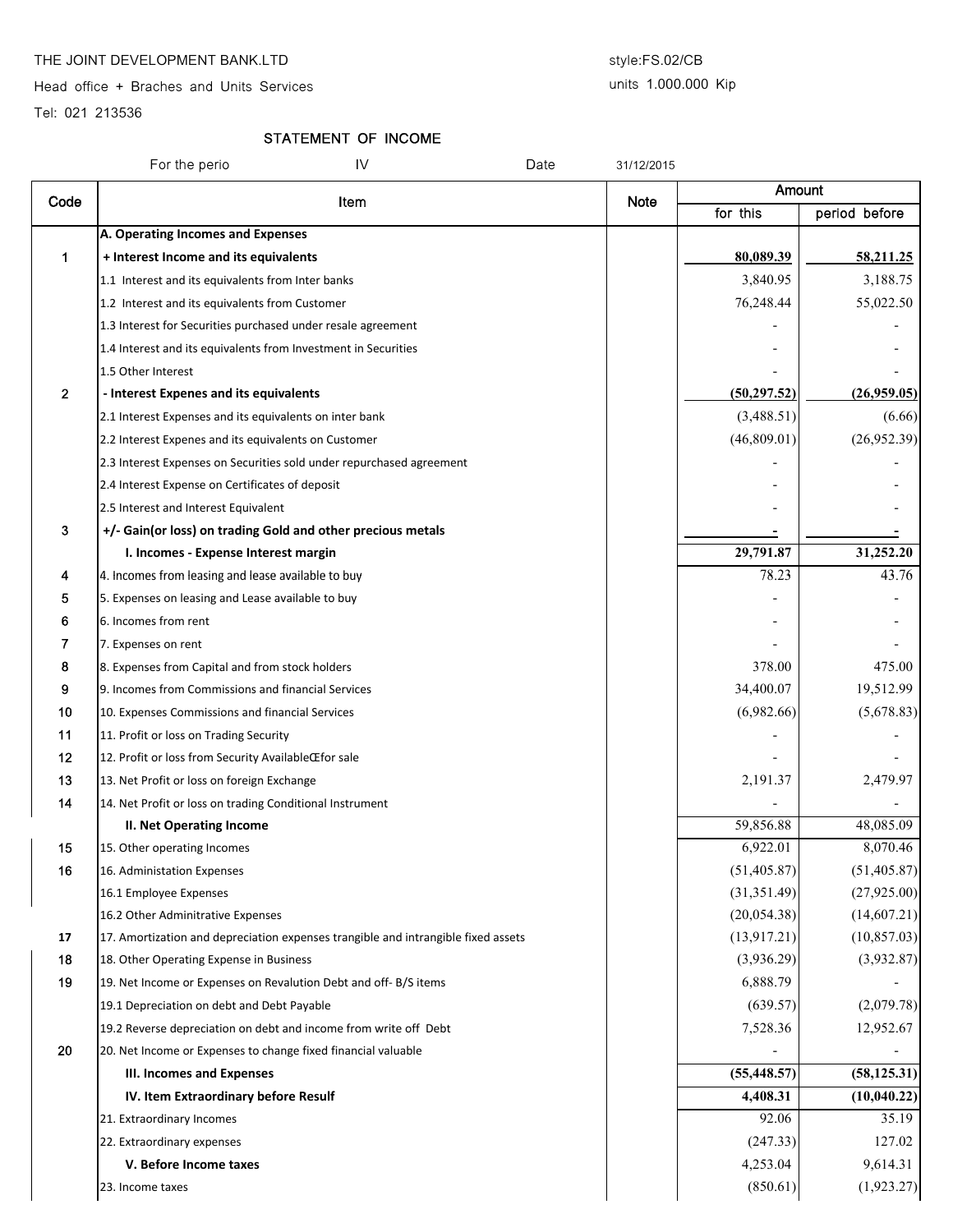|         | VI. Net Incomes            |                                               | 3,402.43                | 7,691.04                                                                                          |
|---------|----------------------------|-----------------------------------------------|-------------------------|---------------------------------------------------------------------------------------------------|
|         |                            | Vientiane Capital, Lao P.D.R, Date 01/01/2016 |                         |                                                                                                   |
| Prepard | <b>Accounting Division</b> | <b>Internal Audit Division</b>                | <b>Manager Division</b> |                                                                                                   |
|         |                            |                                               |                         | SC 237 PL<br>BANK<br><b>PER</b><br><b><i><u>Information and Commercial Africa</u></i></b><br>55.5 |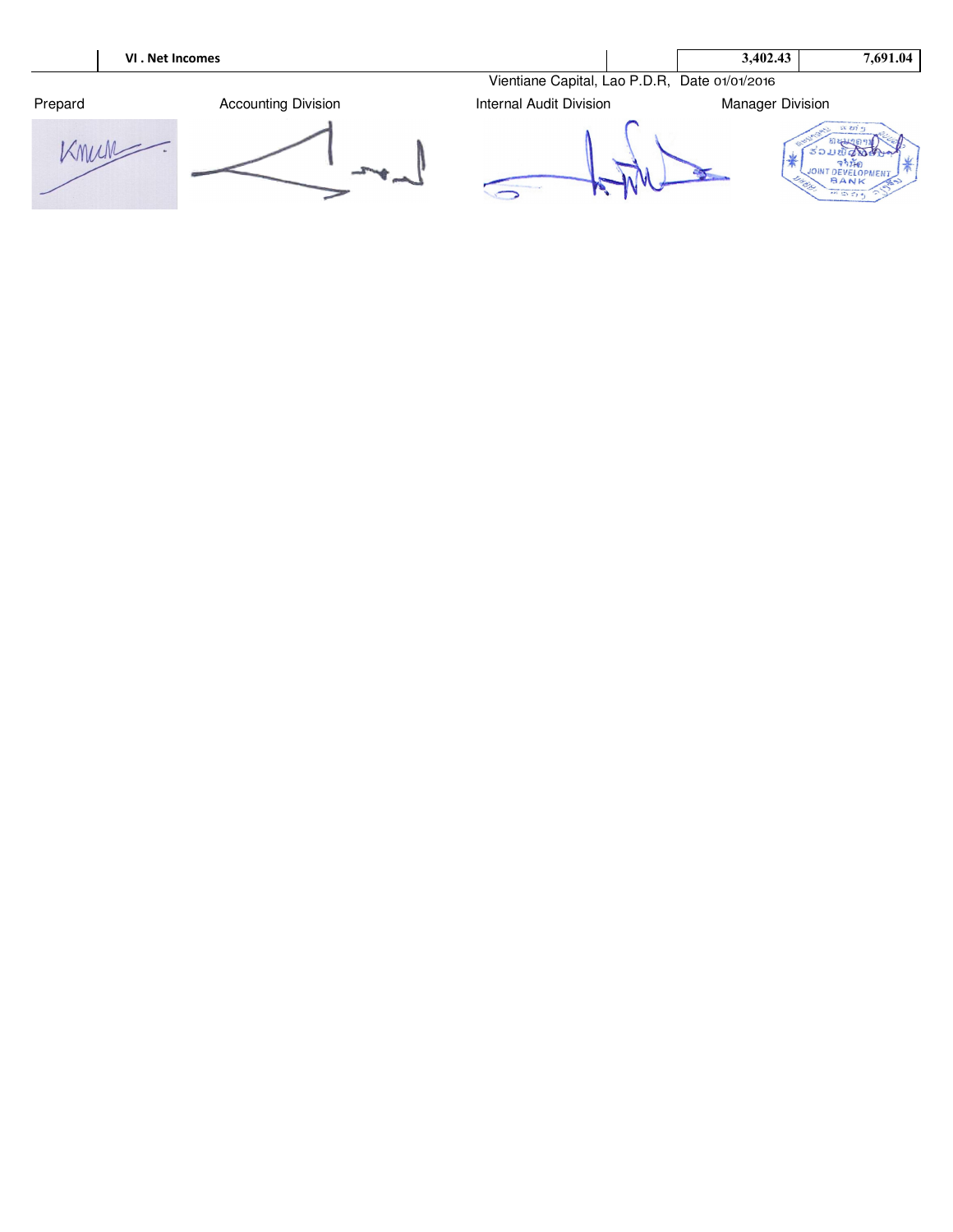Head office + Braches and Units Services and Units 1.000.000 Kip

Tel: 021 213536

# STATEMENT OF CASH FLOWS

|              | IV<br>For the perio<br>Date                                                        | 31/12/2015  |               |               |
|--------------|------------------------------------------------------------------------------------|-------------|---------------|---------------|
| Code         | Item                                                                               | <b>Note</b> | Amount        |               |
|              |                                                                                    |             | for this      | period before |
|              | A. Cash flow from business operation                                               |             |               |               |
| 1            | +/- Net benefit or loss in year                                                    |             |               | (8, 843.30)   |
|              | * Repricing item of benefit or loss balance as cash for income - expense           |             |               |               |
| $\mathbf{2}$ | + Net amortization and depreciation of fixed asset (substantial and insubstantial) |             |               | 10,857.03     |
| 3            | + Net amortization and depreciation of leasing asset and leasing asset for sale    |             |               |               |
| 4            | +/- Net depreciation of problem loan and NPL                                       |             | (528.72)      | (1,862.07)    |
| 5            | + Net depreciation of investment asset and others                                  |             |               | 84.99         |
| 6            | + Net reserve deduction for risk and expenses                                      |             |               |               |
| 7            | + Net reserve deduction by regulation                                              |             |               | 2,693.11      |
| 8            | +/- Benefit from fixed asset sale (include financial fixed asset)                  |             |               | (6.52)        |
| 9            | - Income equity from basic support fund                                            |             |               |               |
| 10           | +/- Changes in receivable interest items and other expense items                   |             | (4,242.94)    | (133.84)      |
| 11           | +/- Changes in receivable interest items and other income items                    |             | 21,585.49     | 2,006.80      |
|              | I. Net cash flow from operation activity before changes in assets and              |             | 16,813.83     | 4,796.20      |
|              | revolving liabilities of the bank (1 to 11)                                        |             |               |               |
|              | * Changes (increase or decrease) in revolving assets                               |             | (30,000.00)   | (30,000.00)   |
| 12           | +/- Fixed deposit in CB and FI                                                     |             |               |               |
| 13           | +/- Asset purchase with resale agreement                                           |             | (4,300.00)    | (4,300.00)    |
| 14           | +/- Assets for commerce                                                            |             |               |               |
| 15           | +/- Assets for sale                                                                |             | (788, 351.01) | (512, 788.56) |
| 16           | +/- Money for loan and advance for customer                                        |             | (13, 445.32)  | (38,938.03)   |
| 17           | +/- Other assets                                                                   |             | (836,096.33)  | (586, 026.59) |
|              | II. Net cash flow from changes in revolving liabilities (12 to 17)                 |             |               |               |
|              | * Changes (increase or decrease) in revolving assets                               |             |               |               |
| 18           | +/- Fixed deposit of CB and FI                                                     |             | 1,148,033.41  | 14,561.32     |
| 19           | +/- Debt to pay for customer                                                       |             |               | 10,726.83     |
| 20           | +/- Asset sale with repurchase agreement                                           |             | 11,416.08     |               |
| 21           | +/- Other liabilities                                                              |             | 1,159,449.49  | 25,288.15     |
|              | III. Cash flow from changes in revolving liabilities (18 to 21)                    |             | 340,166.99    | (555, 942.24) |
|              | IV. Net cash flow from business operation $(I + II + III)$                         |             |               |               |
|              | <b>B. Cash flow from investment activities</b>                                     |             |               |               |
| 22           | +/- Increase or decrease in investment assets                                      |             |               |               |
| 23           | +/- Increase or decrease in investment as group enterprise, joint venture company  |             | (259, 807.10) | (236, 150.45) |
| 24           | +/- Increase or decrease in fixed assets                                           |             | (259, 807.10) | (236, 150.45) |
|              | V. Net cash flow from investment activities (22 to 24)                             |             |               |               |
|              | C. Cash flow from earning activities                                               |             |               |               |
| 25           | +/- Increase or decrease in the loan                                               |             |               |               |
| 26           | $+/-$ Increase or decrease in the share distribution                               |             |               | 404,666.10    |
| 27           | + Integrated capital to receive in year                                            |             |               | 404,666.10    |
|              | VI. Net cash flow from earning activities (25 to 27)                               |             | 80,359.89     | (387, 426.59) |
|              | VII. Increase or decrease of ash and cash equivalent $(IV + V + VI)$               |             |               |               |
| 28           | Cash and cash equivalent                                                           |             | (173, 247.88) | 111,442.32    |
| 29           | Deposit as payback type in oversea                                                 |             | (376, 878.56) | 161,171.50    |
|              | VIII. Increase or decrease of cash and cash equivalent in year (28 to 29)          |             | 203,630.68    | (49, 729.18)  |